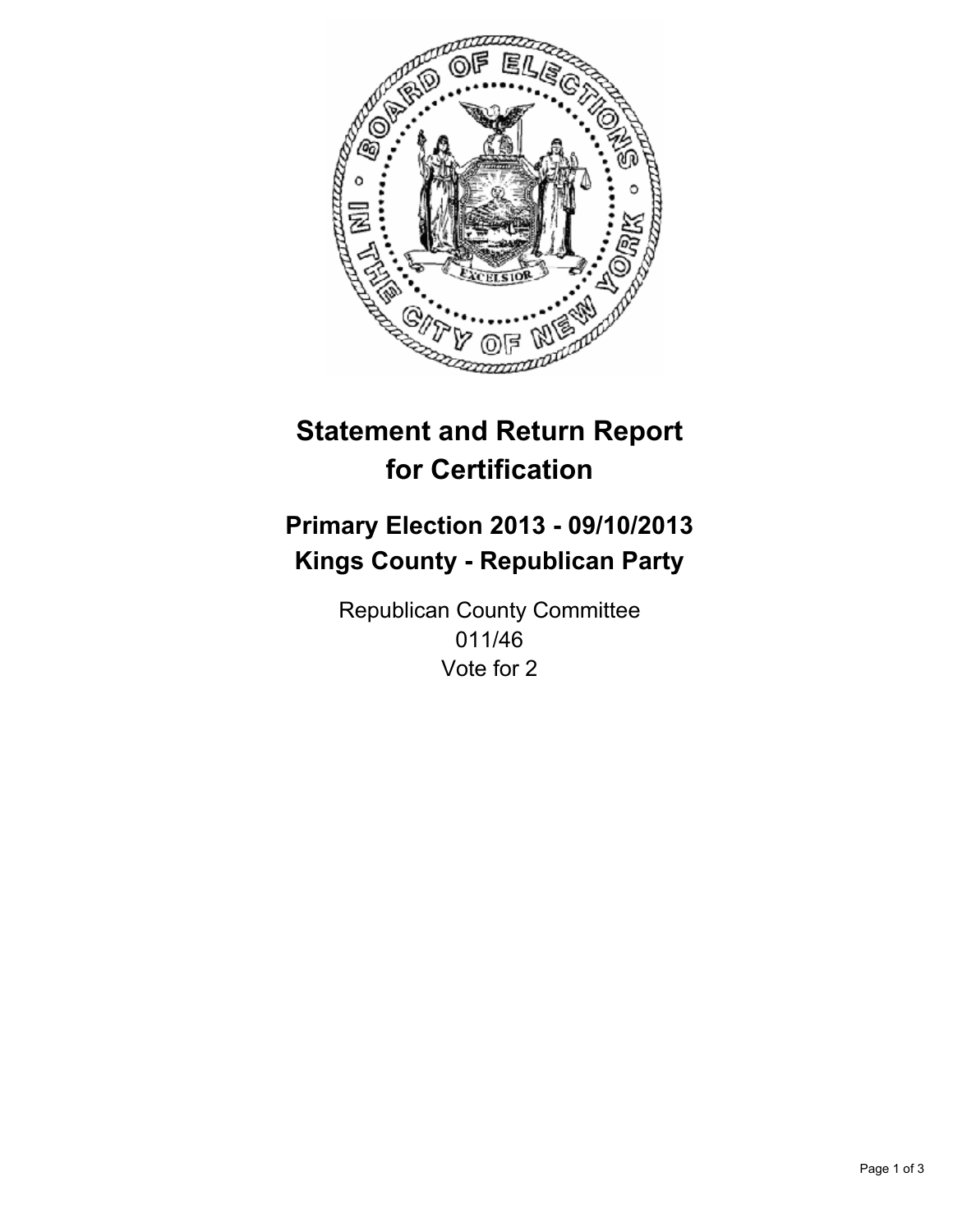

### **Assembly District 46**

| <b>EMERGENCY</b>          |    |
|---------------------------|----|
| ABSENTEE/MILITARY         | 9  |
| <b>FEDERAL</b>            | 0  |
| SPECIAL PRESIDENTIAL      | 0  |
| <b>AFFIDAVIT</b>          |    |
| ELEONORA FURMAN           |    |
| <b>MIKHAIL GOLDENBERG</b> | 16 |
| <b>LAUREN RICCIO</b>      | 5  |
| <b>IRVING KIZNER</b>      | 5  |
| <b>Total Votes</b>        | 33 |